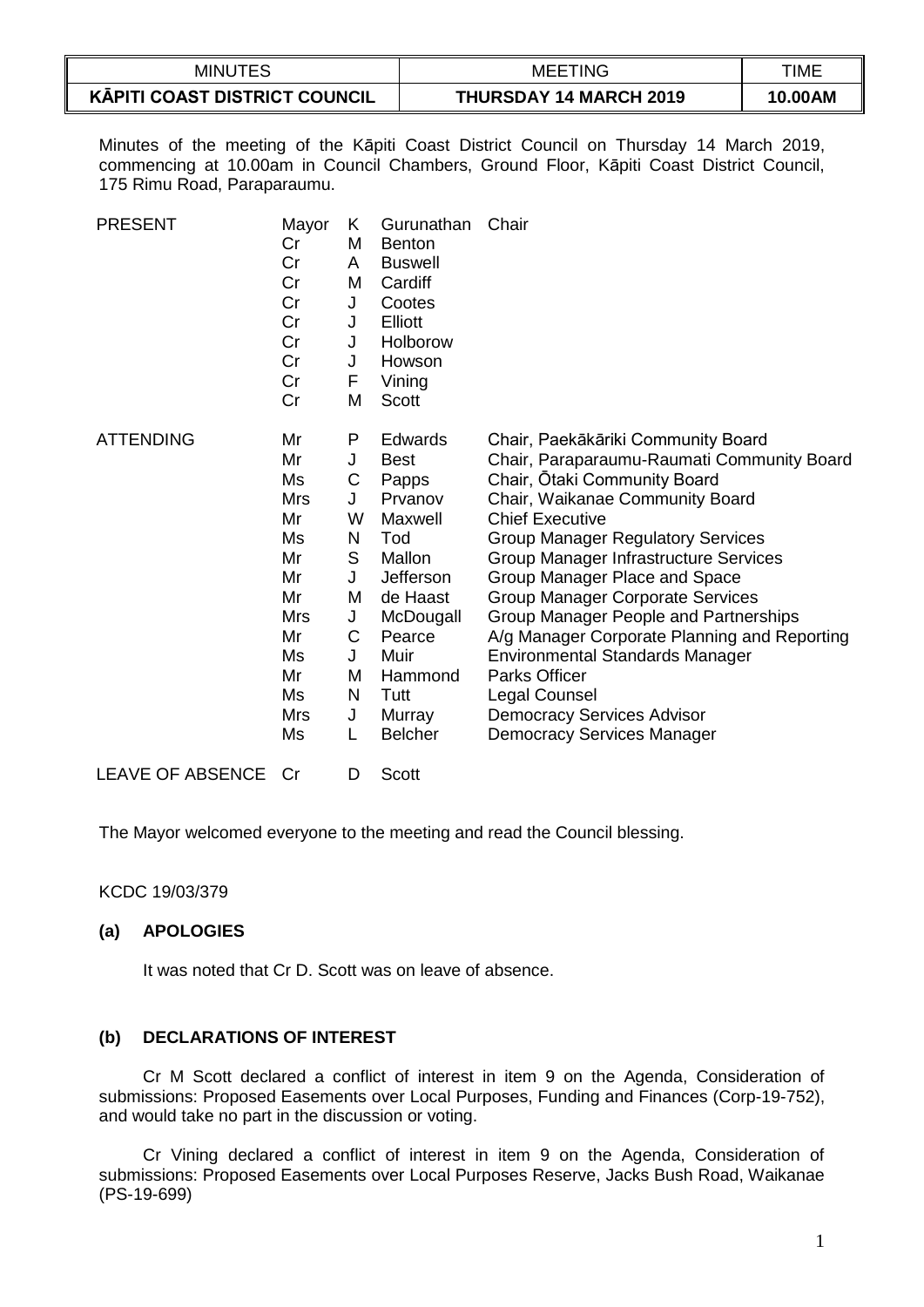| <b>MINUTES</b>                                 | <b>MEETING</b>                | TIME    |
|------------------------------------------------|-------------------------------|---------|
| $\sim$<br><b>KĀPITI COAST DISTRICT COUNCIL</b> | <b>THURSDAY 14 MARCH 2019</b> | 10.00AM |

#### KCDC 19/03/380

#### **PUBLIC SPEAKING TIME (for items relating to the agenda)**

- 1. Mark Blood spoke in relation to item 9 on the Agenda, Consideration of submission: Proposed Easements over Local Purposes Reserve, Jacks Bush Road, Waikanae (PS-19-699) and answered members' questions.
- 2. John Bristed spoke in relation to item 9 on the Agenda, Consideration of submission: Proposed Easements over Local Purposes Reserve, Jacks Bush Road, Waikanae (PS-19-699).
- 3. Robyn Fabish spoke in relation to item 9 on the Agenda, Consideration of submission: Proposed Easements over Local Purposes Reserve, Jacks Bush Road, Waikanae (PS-19-699).
- 4. Frank Mallia spoke in relation to item 9 on the Agenda, Consideration of submission: Proposed Easements over Local Purposes Reserve, Jacks Bush Road, Waikanae (PS-19-699).
- 5. Mike Sparrow spoke in relation to item 9 on the Agenda, Consideration of submission: Proposed Easements over Local Purposes Reserve, Jacks Bush Road, Waikanae (PS-19-699).
- 6. Paul Nouata spoke in relation to item 9 on the Agenda, Consideration of submission: Proposed Easements over Local Purposes Reserve, Jacks Bush Road, Waikanae (PS-19-699).
- 7. Guy Simpson spoke in relation to item 9 on the Agenda, Consideration of submission: Proposed Easements over Local Purposes Reserve, Jacks Bush Road, Waikanae (PS-19-699) and answered members' questions.
- 8. Cr Elliott spoke, on behalf of 117 members of the Otaki Beach community, in relation to item 8 on the Agenda, Adoption of the Dog Control bylaw 2019 and Dog Control Policy 2018 (RS-19-703), and answered members' questions.

*Cr Buswell left at 10.45am and returned at 10.48am Cr Cootes left at 10.48am and returned at 10.50am*

- 9. Trevor Daniell spoke in relation to item 10 on the Agenda, Consideration of submissions: Proposed Lease with Kāpiti Citizens Services Trust at Blue Gum Reserve (PS-19-700).
- 10. Bill Pearson, Trustee of the Kāpiti Citizens Trust, spoke in relation to item 10 on the Agenda, Consideration of submissions: Proposed Lease with Kāpiti Citizens Services Trust at Blue Gum Reserve (PS-19-700).
- 11. Trevor Daniell, on behalf of Grey Power, spoke in relation to item 11 on the Agenda, Order of Candidate Names on Voting papers – 2019 Local Body Elections (PP-19-714) and answered members' questions.

The meeting broke for morning tea at 11am and resumed at 11.10am

#### KCDC 19/03/381 **MEMBERS' BUSINESS**

(a) Public Speaking Time Responses: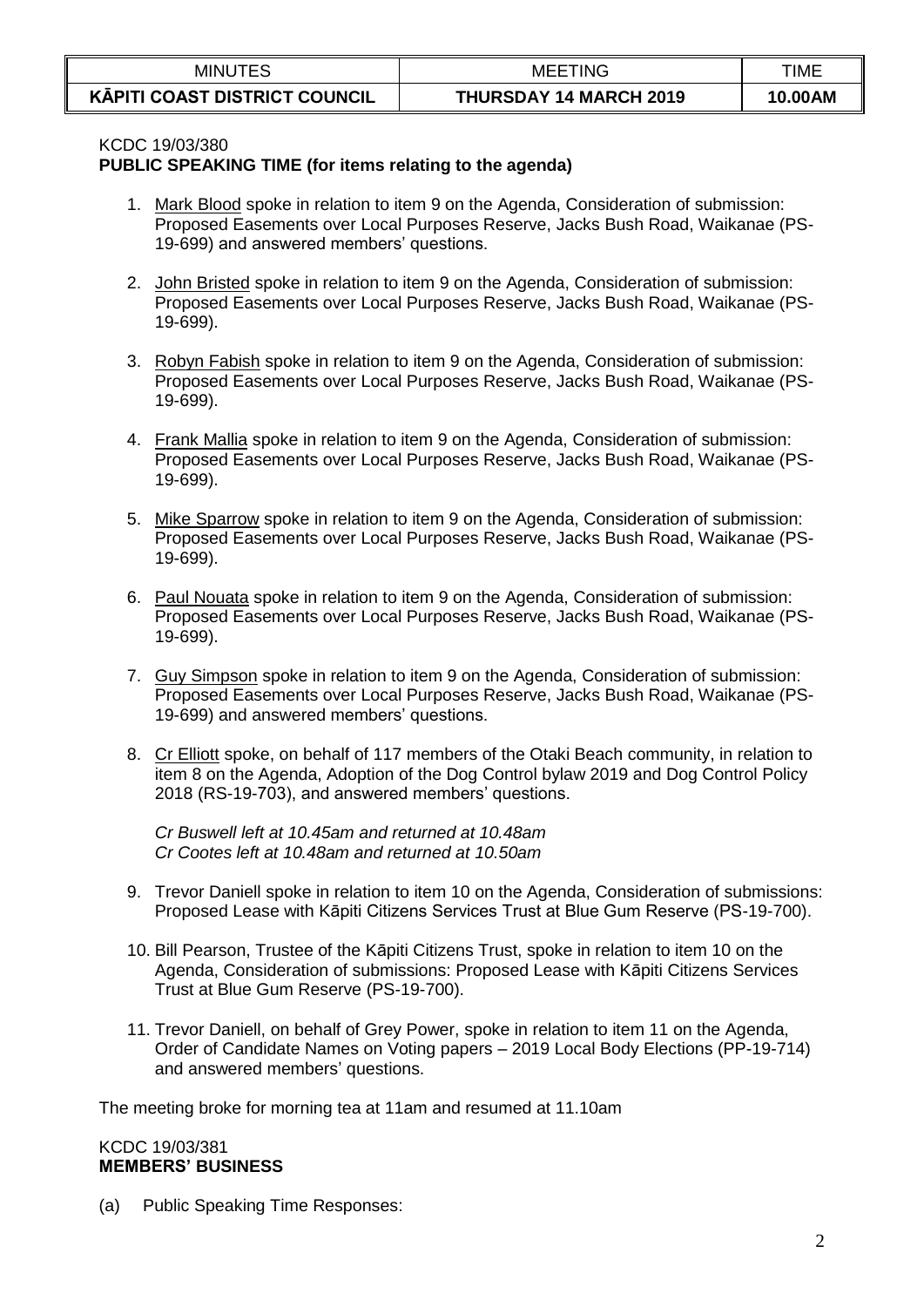| <b>MINUTES</b>                | <b>MEETING</b>                | TIME    |
|-------------------------------|-------------------------------|---------|
| KĀPITI COAST DISTRICT COUNCIL | <b>THURSDAY 14 MARCH 2019</b> | 10.00AM |

There were no further responses.

(b) Leave of Absence: **MOVED (Gurunathan / Benton)**

> **That leave of absence be granted to Cr M Scott 1 to 3 April and 30 April to 1 May, Cr Howson 4 April to 8 April, Cr Cardiff 21 March 2019.**

### **CARRIED**

(c) Matters of an Urgent Nature:

There were no matters of an urgent nature.

Item 9 on the Agenda, Consideration of Submissions: Proposed Easements over Local Purpose Reserve. Jacks Bush Road, Waikanae (PS-19-699), was moved forward.

#### KCDC 19/03/385

### **CONSIDERATION OF SUBMISSIONS: PROPOSED EASEMENTS OVER LOCAL PURPOSE RESERVE, JACKS BUSH ROAD, WAIKANAE (PS-19-699)**

James Jefferson introduced the report and together with Nicola Tutt, answered members' questions.

#### *Cr Michael Scott left the chamber at 11.15pm and returned at 11.50pm*

There was discussion about the process of resource consent being a separate process to an easement being placed against the property.

Any conditions that would be attached to an easement would be decided by the Council today. The powers to sign any easement would be delegated to the Chief Executive, however the conditions would already have been decided.

An independent traffic assessment would be required as part of any resource consent process for the subdivision. Staff had looked at the intersection as it is currently and don't consider that there are significant issues in terms of safety. One suggestion in the report is there could be some improvements made to improve the visibility to the north. There are minimum standards within the district plan and whether a particular exit met those standards would be part of an independent review. If it was determined that work was required to meet safety standards that applicant would be required to meet the costs of such work.

It was noted that the applicant had indicated that they would be happy with a publicly notified process.

Staff were asked to confirm if the matter of the isolation strip was something that had been a condition required by the Environment Court and if so what the purpose of the isolation strip.

#### **MOVED (Gurunathan/Holborow)**

**That this matter lay on the table until after lunch.**

#### **CARRIED**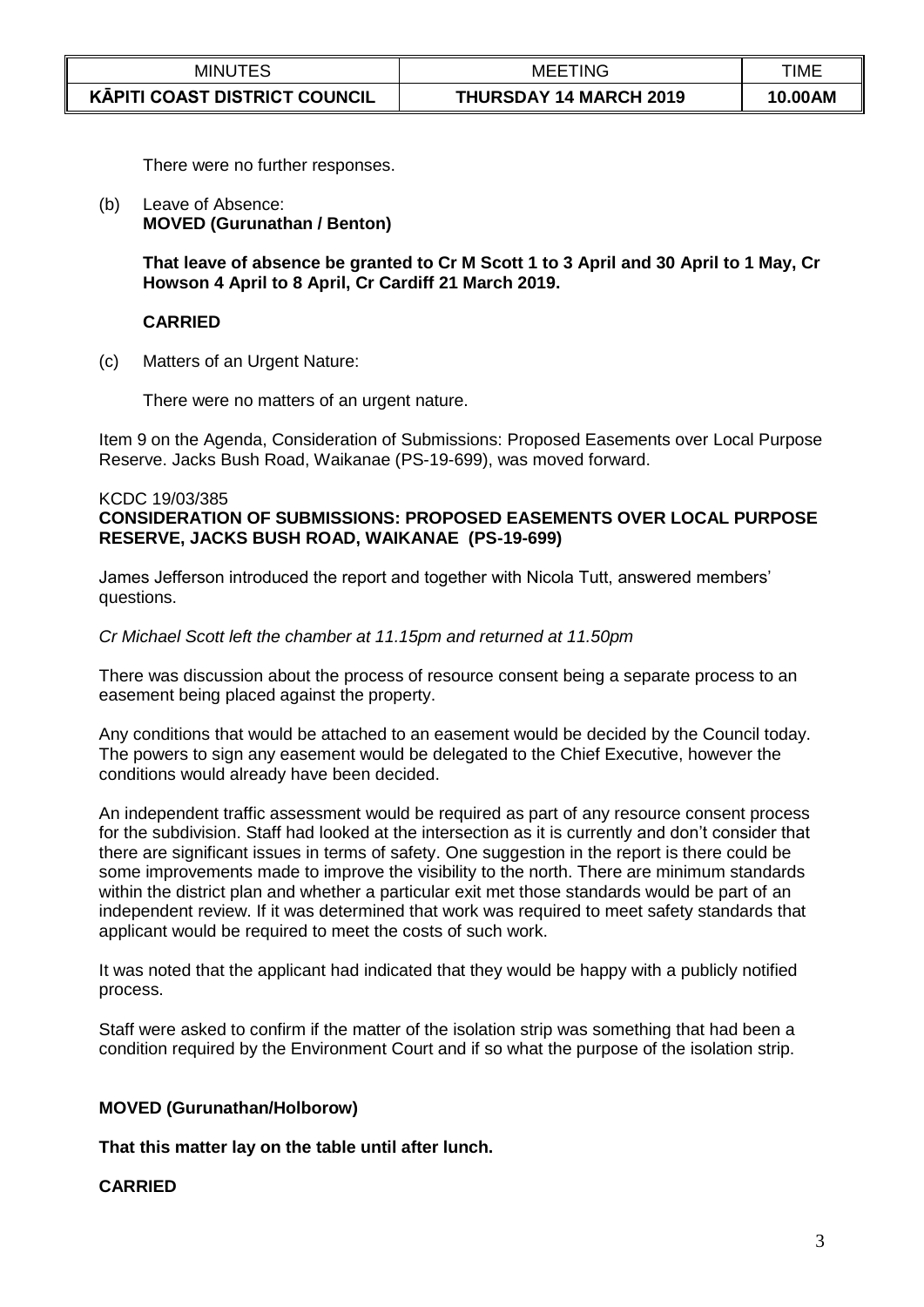| <b>MINUTES</b>                       | <b>MEETING</b>                | <b>TIME</b> |
|--------------------------------------|-------------------------------|-------------|
| <b>KĀPITI COAST DISTRICT COUNCIL</b> | <b>THURSDAY 14 MARCH 2019</b> | 10.00AM     |

# KCDC 19/03/382

# **SUBMISSION TO THE PRODUCTIVITY COMMISSION ISSUES PAPER ON LOCAL GOVERNMENT FUNDING AND FINANCING (CORP-19-752)**

Mark de Haast spoke to a PowerPoint presentation and answered members' questions.

There was discussion about

- the possibility of strengthening the references to costs thrust on local government by central government
- costs as the result of climate change
- future trends in insurance cost
- the impact of the electoral cycle

*Cr Benton left the meeting at 11.50am and did not return.*

*Cr Cootes left the chamber at 12.10pm and returned at 12.12pm*

Staff were congratulated on the out of the box thinking contained in the report.

### **MOVED (Gurunathan/ Holborow)**

- **1 That the Council approve the submission to the Productivity Commission issues paper on local government funding and financing, attached as Appendix 1 to this report (Corp-19-752).**
- **2 That the Council delegates the approval of additional amendments to the Mayor, Deputy Mayor plus the Chairs of Operations and Finance Committee and Strategy and Policy Committee.**

### **CARRIED**

The meeting broke for lunch at 12.22pm and resumed at 12.50pm. Cr Vining returned at 12.52pm

#### KCDC 19/03/383 **DRAFT ANNUAL PLAN 2019-20 (CORP-19-749)**

Chris Pearce introduced the report which was taken as read. Mr Pearce and Mr de Haast answered members questions.

### **MOVED (M Scott/Cootes)**

**That Council**

**Approves the proposed work programme, budget and associated fees and charges for the draft 2019/20 Annual Plan including all adjustments as detailed in the appendices to this report.**

**Agrees that there are no significant or material differences between the content of the Long Term Plan 2018-38 for the year 2019/20 and the draft Annual Plan for 2019/20.**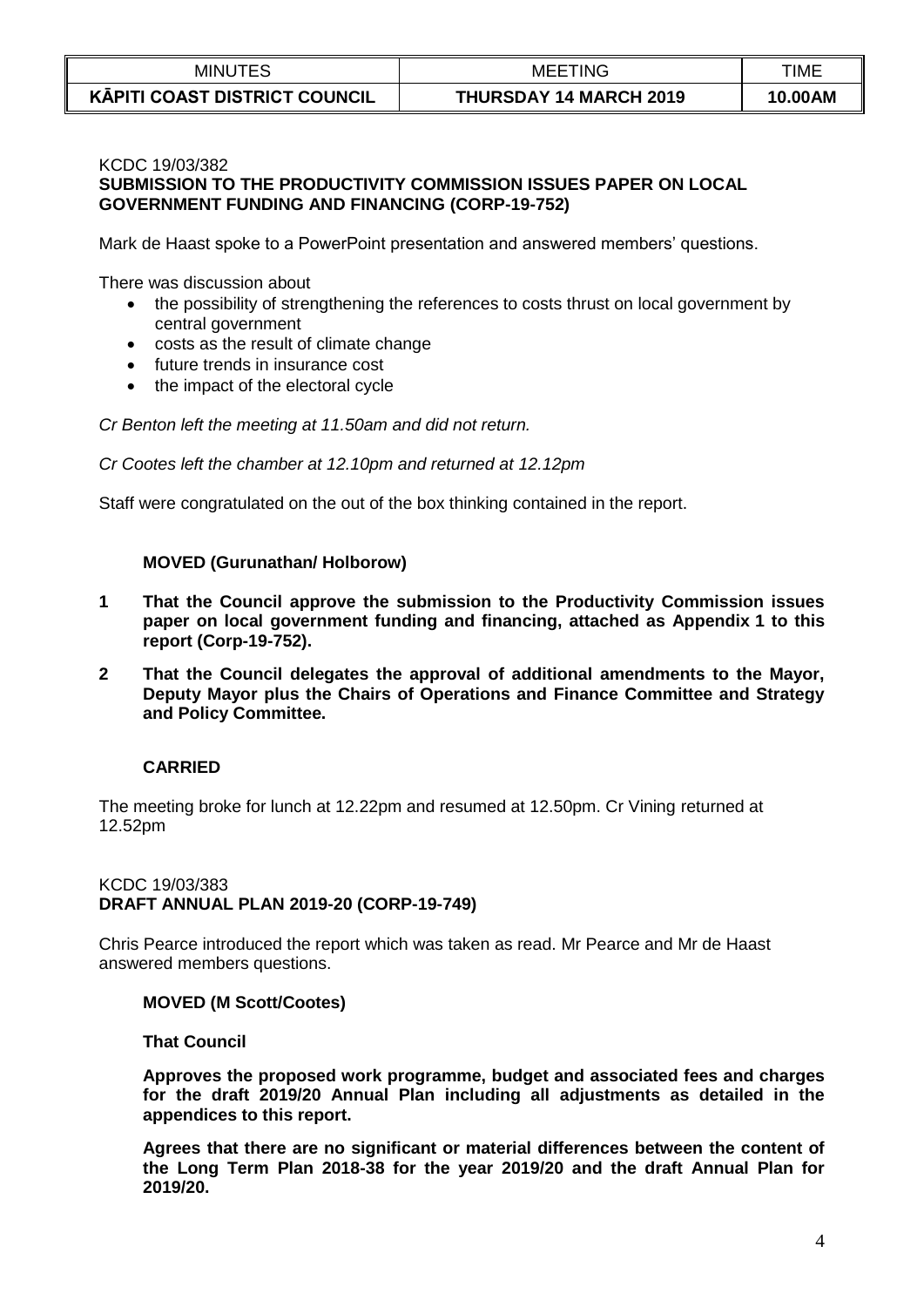| <b>MINUTES</b>                | <b>MEETING</b>                | TIME    |
|-------------------------------|-------------------------------|---------|
| KĀPITI COAST DISTRICT COUNCIL | <b>THURSDAY 14 MARCH 2019</b> | 10.00AM |

**Agrees that formal consultation is not required for this Annual Plan, in accordance with section 95(2A) of the LGA.**

**Approves the proposed communication approach outlined in paragraphs 32 to 42.**

**Approves the delegation for finalising the Information Document to the Committee Chairs and Chief Executive.**

**Notes that the Annual Plan is scheduled to be presented to Council for adoption at a Council meeting on 23 May 2019.**

## **CARRIED**

*Cr M Scott left the meeting at 1.03pm and did not return.*

#### KCDC 19/03/385

### **CONSIDERATION OF SUBMISSIONS: PROPOSED EASEMENTS OVER LOCAL PURPOSE RESERVE, JACKS BUSH ROAD, WAIKANAE (PS-19-699)**

Discussion of this agenda item resumed. Staff confirmed that the Easement was not part of the Environment Court appeal but was something that was proposed by the applicant for that subdivision at the time of the resource consents process.

#### **MOVED (Holborow /Gurunathan)**

**That the Kāpiti Coast District Council notes the 15 submissions received.**

**CARRIED**

**MOVED (Holborow /Gurunathan)**

**That the Kāpiti Coast District Council agrees to option 2 and delegates to the Chief Executive all necessary powers to agree and register the easements as shown on Appendix 1 of this report PS-19-699, provided that a resource consent is approved through the regulatory process, and the associated deposit of survey plans.** 

**The Easements will have restrictive conditions as stated in Paragraph 17 of this report.**

**LOST**

**MOVED (Howson/Buswell)**

**That the Kāpiti Coast District Council agrees to Option 1 not to grant the proposed easements over local purpose reserve, Jacks Bush Road, Waikanae.**

### **CARRIED**

#### KCDC 19/03/384 **ADOPTION OF THE DOG CONTROL BYLAW 2019 AND DOG CONTROL POLICY 2019 (RS-19-703)**

The report was taken as read. Natasha Tod and Jacquie Muir answered members' questions.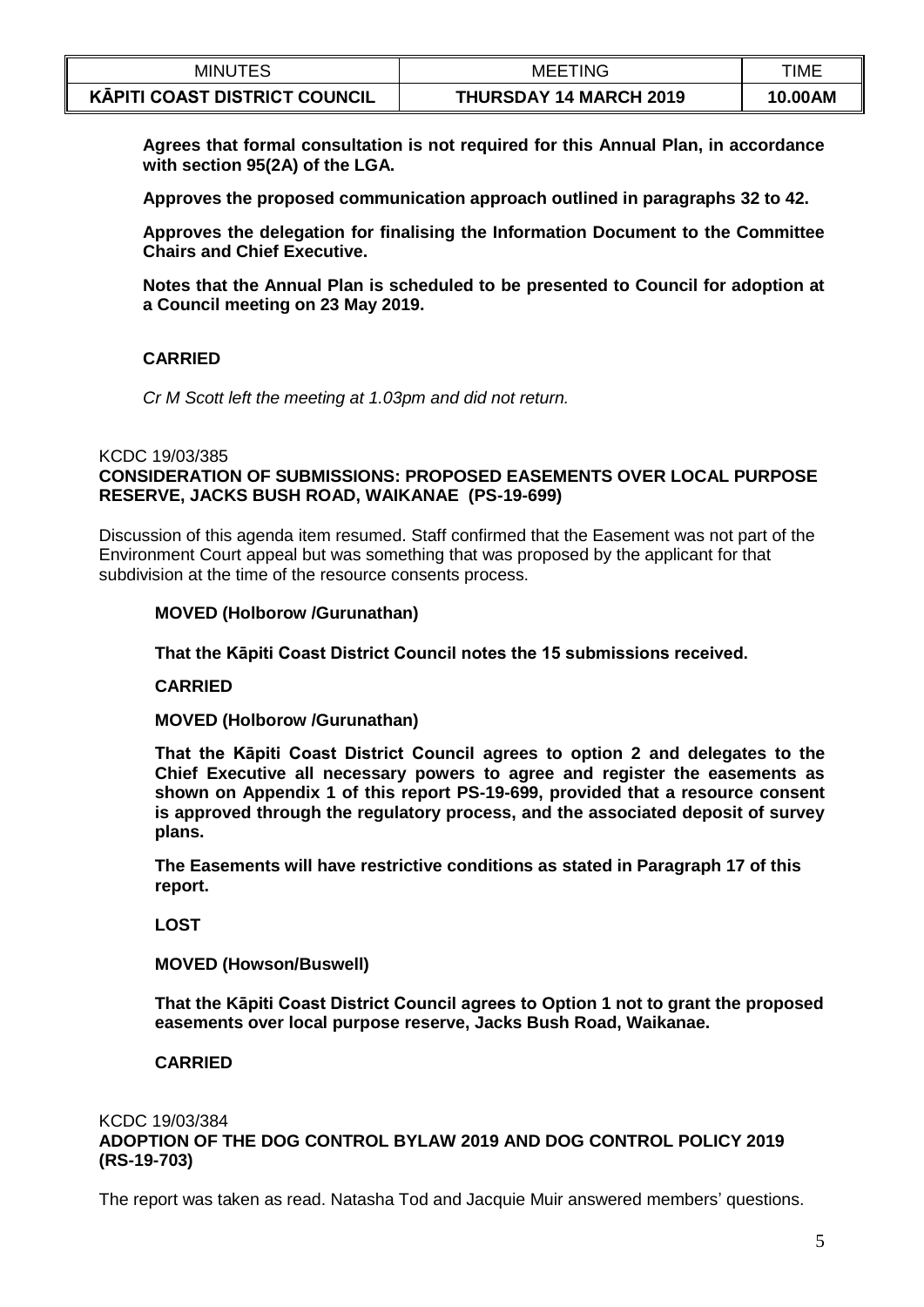| <b>MINUTES</b>                       | 'ING<br>MEE                   | TIME    |
|--------------------------------------|-------------------------------|---------|
| <b>KAPITI COAST DISTRICT COUNCIL</b> | <b>THURSDAY 14 MARCH 2019</b> | 10.00AM |

There was discussion about an amendment to the wording of Paragraph 8.5 of the with the removal of the words 'based on a member of the public witnessing the event'.

### **MOVED (Holborow/Buswell)**

**That Council:** 

- **a) repeal the Kapiti Coast District Council Dog Control Bylaw 2008;**
- **b) adopt the amended Kapiti Coast District Council Dog Control Bylaw 2019 (Appendix 1);**
- **c) repeal the Kapiti Coast District Council Dog Control Policy 2009; and**
- **d) adopt the Kapiti Coast District Council Dog Control Policy 2019 (Appendix 2).**

## **CARRIED**

**A Division was called.**

**For: Gurunathan, Buswell, Vining, Holborow, Howson, Elliott, Cardiff**

### **Against: Cootes**

Cr Holborow congratulated staff on their work on the Dog Control Policy and Dog Control Bylaw.

*The meeting adjourned at 1.53pm and resumed at 2.32pm. Cr Vining returned at 2.33pm*

# KCDC 19/03/386 **CONSIDERATION OF SUBMISSIONS: PROPOSED LEASE WITH KĀPITI CITIZENS SERVICES TRUST AT BLUE GUM RESERVE (PS-19-700)**

James Jefferson introduced the report. Mr Jefferson and Mark Hammond answered members' questions.

### **MOVED (Vining/Elliott)**

**That the Kāpiti Coast District Council notes the 17 submissions received.**

**That the Kāpiti Coast District Council authorises the Chief Executive to enter into a lease for 10 years with two rights of renewal, commencing 1 April 2019 with Kapiti Citizens Services Trust, for part of the land at Blue Gum Reserve, Paraparaumu shown in Appendix 1 to this report PS-19-700 allowing for the agreed building extensions at an annual rental set by the Council in the Long Term Plan or Annual Plan.**

# **CARRIED**

# KCDC 19/03/387

**ORDER OF CANDIDATE NAMES ON VOTING PAPERS – 2019 LOCAL BODY ELECTIONS (PP-19-714)**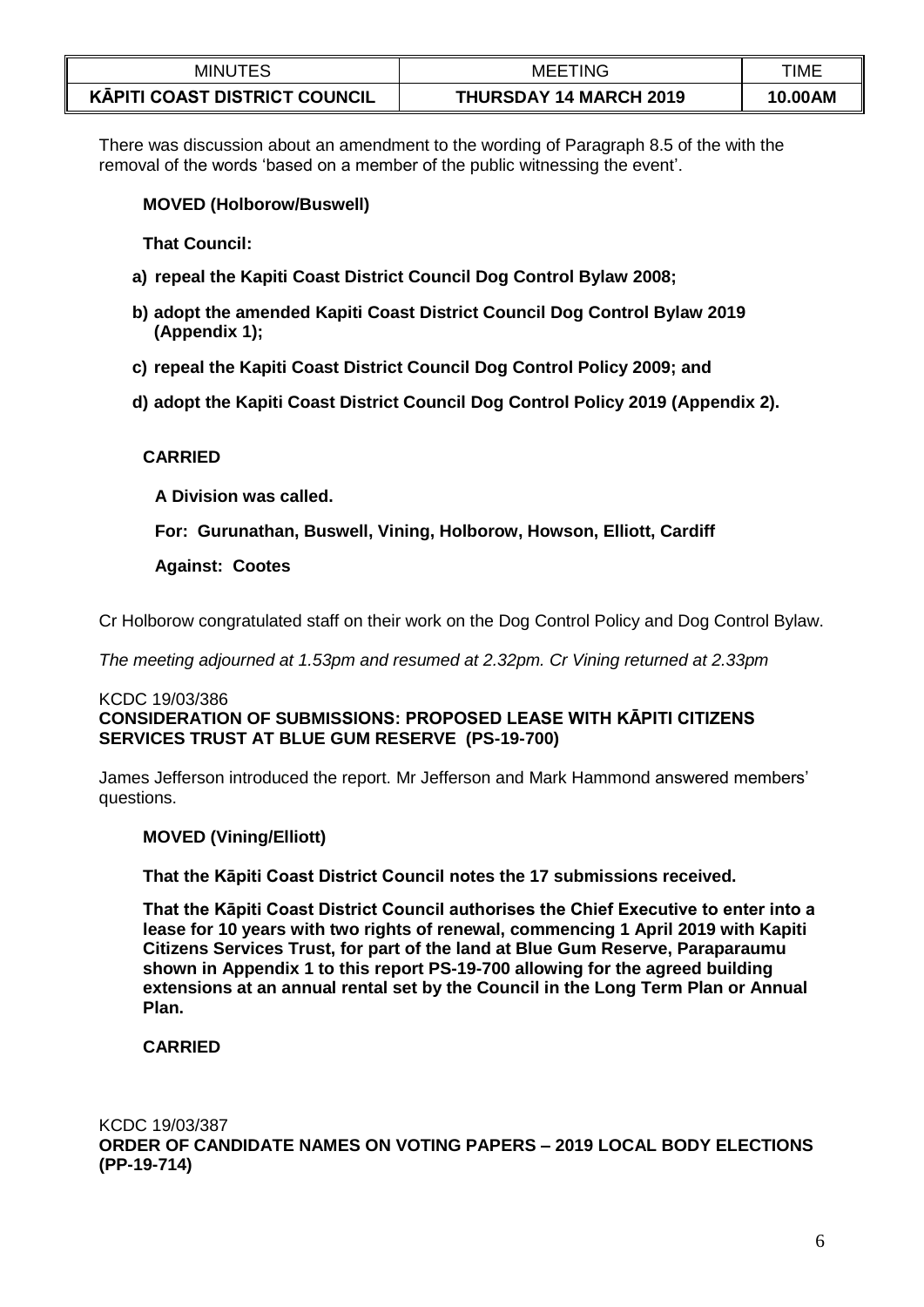| <b>MINUTES</b>                       | <b>MEETING</b>                | TIME    |
|--------------------------------------|-------------------------------|---------|
| <b>KĀPITI COAST DISTRICT COUNCIL</b> | <b>THURSDAY 14 MARCH 2019</b> | 10.00AM |

Leyanne Belcher introduced the report and answered members' questions. The date referred to in the resolution was corrected.

### **MOVED (Elliott/Howson)**

**That Council resolves that the names of the candidates for the Kāpiti Coast District Council elections on 12 October 2019 are to be arranged on the voting papers in:**

**c. True random order.**

**CARRIED**

KCDC 19/03/388 **PUBLIC ART PROGRAMME (PS-19-662)**

**MOVED (Holborow/Buswell)**

**That the Kāpiti Coast District Council approves:** 

- **the locations for proposed artworks as included in the draft programme attached as Appendix One to this report PS-19-662;**
- **the priority order of projects as indicated in the draft programme; and**
- **that the cost of the artworks are within the approved overall budget**

**That the Kāpiti Coast District Council requests a draft Public Art Programme be presented annually for approval.** 

### **CARRIED**

Members thanked the Public Arts Panel and staff.

KCDC 19/03/389 **REPORTS AND RECOMMENDATIONS FROM STANDING COMMITTEES AND COMMUNITY BOARDS (PP-19-732)**

**MOVED (Elliott / Howson)**

**That Council notes the following recommendation:**

**That the Ōtaki Community Board request Council to explore an application through the PGF fund for improved rail services from Waikanae to Ōtaki. The Ōtaki Community Board acknowledged that such a project may also require support/funding from other parties such as GWRC. Also noting the recent announcement from Central Government regarding the Ōtaki to North of Levin project included public transport improvements.**

**That the Paraparaumu/Raumati Community Board recommends to Council to defer the sale of the council-owned property in Paraparaumu until such time that the tenant is re-homed.**